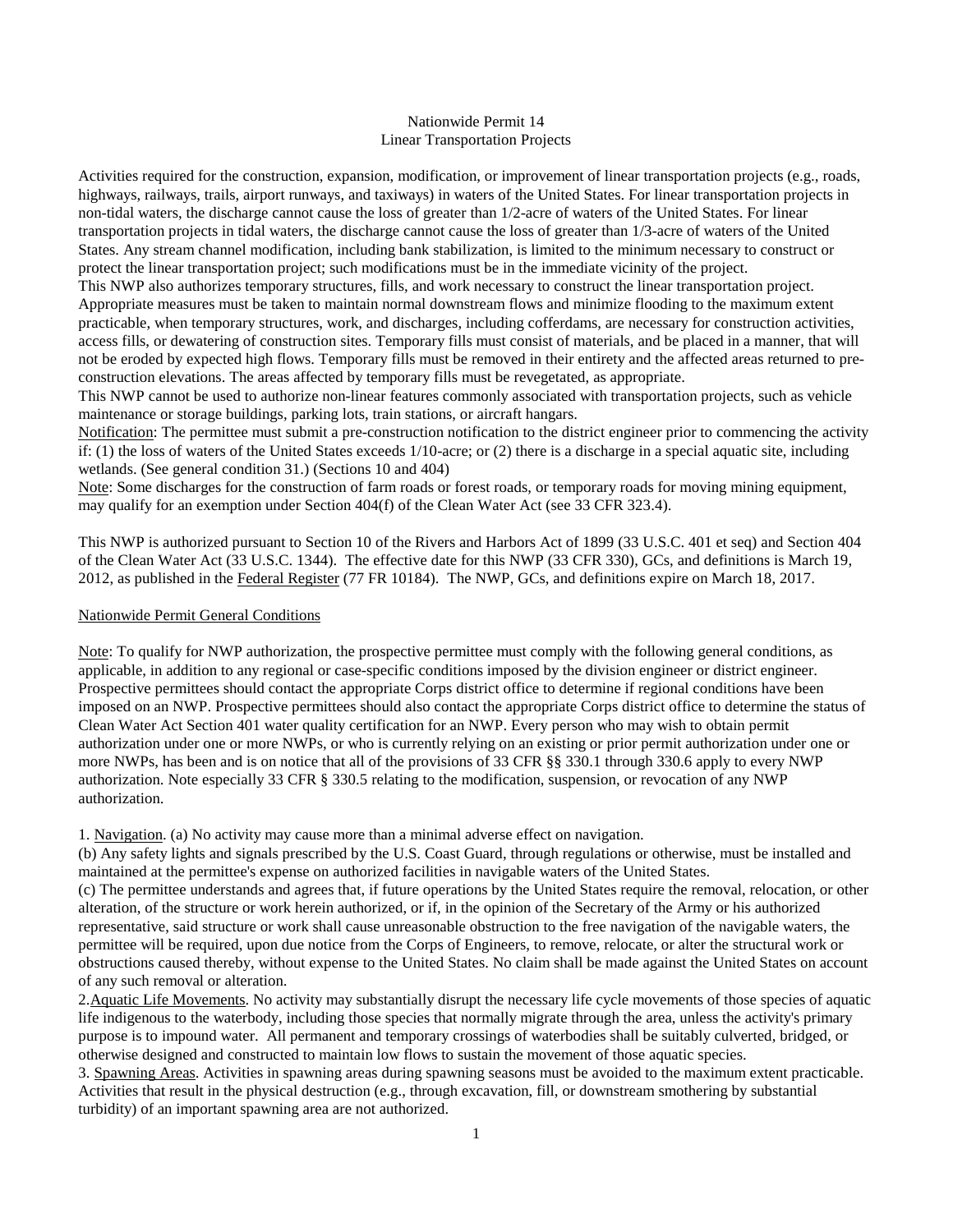4. Migratory Bird Breeding Areas. Activities in waters of the United States that serve as breeding areas for migratory birds must be avoided to the maximum extent practicable.

5. Shellfish Beds. No activity may occur in areas of concentrated shellfish populations, unless the activity is directly related to a shellfish harvesting activity authorized by NWPs 4 and 48, or is a shellfish seeding or habitat restoration activity authorized by NWP 27.

6. Suitable Material. No activity may use unsuitable material (e.g., trash, debris, car bodies, asphalt, etc.). Material used for construction or discharged must be free from toxic pollutants in toxic amounts (see Section 307 of the Clean Water Act). 7. Water Supply Intakes. No activity may occur in the proximity of a public water supply intake, except where the activity is for the repair or improvement of public water supply intake structures or adjacent bank stabilization.

8. Adverse Effects From Impoundments. If the activity creates an impoundment of water, adverse effects to the aquatic system due to accelerating the passage of water, and/or restricting its flow must be minimized to the maximum extent practicable.

9. Management of Water Flows. To the maximum extent practicable, the pre-construction course, condition, capacity, and location of open waters must be maintained for each activity, including stream channelization and storm water management activities, except as provided below. The activity must be constructed to withstand expected high flows. The activity must not restrict or impede the passage of normal or high flows, unless the primary purpose of the activity is to impound water or manage high flows. The activity may alter the pre-construction course, condition, capacity, and location of open waters if it benefits the aquatic environment (e.g., stream restoration or relocation activities).

10. Fills Within 100-Year Floodplains. The activity must comply with applicable FEMA-approved state or local floodplain management requirements.

11. Equipment. Heavy equipment working in wetlands or mudflats must be placed on mats, or other measures must be taken to minimize soil disturbance.

12. Soil Erosion and Sediment Controls. Appropriate soil erosion and sediment controls must be used and maintained in effective operating condition during construction, and all exposed soil and other fills, as well as any work below the ordinary high water mark or high tide line, must be permanently stabilized at the earliest practicable date. Permittees are encouraged to perform work within waters of the United States during periods of low-flow or no-flow.

13. Removal of Temporary Fills. Temporary fills must be removed in their entirety and the affected areas returned to preconstruction elevations. The affected areas must be revegetated, as appropriate.

14. Proper Maintenance. Any authorized structure or fill shall be properly maintained, including maintenance to ensure public safety and compliance with applicable NWP general conditions, as well as any activity-specific conditions added by the district engineer to an NWP authorization.

15. Single and Complete Project. The activity must be a single and complete project. The same NWP cannot be used more than once for the same single and complete project.

16. Wild and Scenic Rivers. No activity may occur in a component of the National Wild and Scenic River System, or in a river officially designated by Congress as a "study river" for possible inclusion in the system while the river is in an official study status, unless the appropriate Federal agency with direct management responsibility for such river, has determined in writing that the proposed activity will not adversely affect the Wild and Scenic River designation or study status. Information on Wild and Scenic Rivers may be obtained from the appropriate Federal land management agency responsible for the designated Wild and Scenic River or study river (e.g., National Park Service, U.S. Forest Service, Bureau of Land Management, U.S. Fish and Wildlife Service).

17. Tribal Rights. No activity or its operation may impair reserved tribal rights, including, but not limited to, reserved water rights and treaty fishing and hunting rights.

18. Endangered Species.

(a) No activity is authorized under any NWP which is likely to directly or indirectly jeopardize the continued existence of a threatened or endangered species or a species proposed for such designation, as identified under the Federal Endangered Species Act (ESA), or which will directly or indirectly destroy or adversely modify the critical habitat of such species. No activity is authorized under any NWP which "may affect" a listed species or critical habitat, unless Section 7 consultation addressing the effects of the proposed activity has been completed.

(b) Federal agencies should follow their own procedures for complying with the requirements of the ESA. Federal permittees must provide the district engineer with the appropriate documentation to demonstrate compliance with those requirements. The district engineer will review the documentation and determine whether it is sufficient to address ESA compliance for the NWP activity, or whether additional ESA consultation is necessary.

(c) Non-federal permittees must submit a pre-construction notification to the district engineer if any listed species or designated critical habitat might be affected or is in the vicinity of the project, or if the project is located in designated critical habitat, and shall not begin work on the activity until notified by the district engineer that the requirements of the ESA have been satisfied and that the activity is authorized. For activities that might affect Federally-listed endangered or threatened species or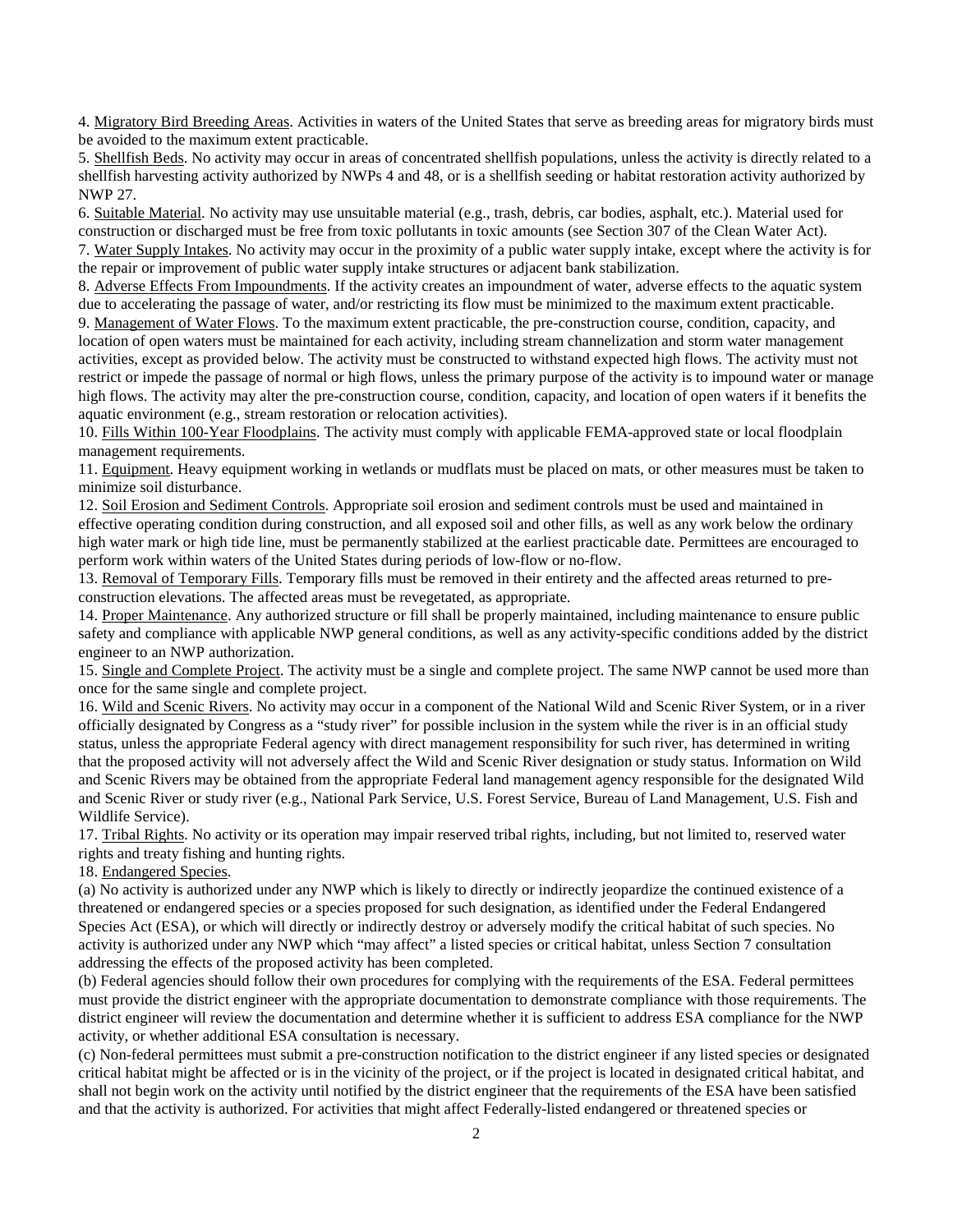designated critical habitat, the pre-construction notification must include the name(s) of the endangered or threatened species that might be affected by the proposed work or that utilize the designated critical habitat that might be affected by the proposed work. The district engineer will determine whether the proposed activity "may affect" or will have "no effect" to listed species and designated critical habitat and will notify the non-Federal applicant of the Corps' determination within 45 days of receipt of a complete pre-construction notification. In cases where the non-Federal applicant has identified listed species or critical habitat that might be affected or is in the vicinity of the project, and has so notified the Corps, the applicant shall not begin work until the Corps has provided notification the proposed activities will have "no effect" on listed species or critical habitat, or until Section 7 consultation has been completed. If the non-Federal applicant has not heard back from the Corps within 45 days, the applicant must still wait for notification from the Corps.

(d) As a result of formal or informal consultation with the FWS or NMFS the district engineer may add species-specific regional endangered species conditions to the NWPs.

(e) Authorization of an activity by a NWP does not authorize the "take" of a threatened or endangered species as defined under the ESA. In the absence of separate authorization (e.g., an ESA Section 10 Permit, a Biological Opinion with "incidental take" provisions, etc.) from the U.S. FWS or the NMFS, The Endangered Species Act prohibits any person subject to the jurisdiction of the United States to take a listed species, where "take" means to harass, harm, pursue, hunt, shoot, wound, kill, trap, capture, or collect, or to attempt to engage in any such conduct. The word "harm" in the definition of "take'' means an act which actually kills or injures wildlife. Such an act may include significant habitat modification or degradation where it actually kills or injures wildlife by significantly impairing essential behavioral patterns, including breeding, feeding or sheltering.

(f) Information on the location of threatened and endangered species and their critical habitat can be obtained directly from the offices of the U.S. FWS and NMFS or their world wide web pages at http://www.fws.gov/ or<http://www.fws.gov/ipac>and <http://www.noaa.gov/fisheries.html>respectively.

19. Migratory Birds and Bald and Golden Eagles. The permittee is responsible for obtaining any "take" permits required under the U.S. Fish and Wildlife Service's regulations governing compliance with the Migratory Bird Treaty Act or the Bald and Golden Eagle Protection Act. The permittee should contact the appropriate local office of the U.S. Fish and Wildlife Service to determine if such "take" permits are required for a particular activity.

#### 20. Historic Properties.

(a) In cases where the district engineer determines that the activity may affect properties listed, or eligible for listing, in the National Register of Historic Places, the activity is not authorized, until the requirements of Section 106 of the National Historic Preservation Act (NHPA) have been satisfied.

(b) Federal permittees should follow their own procedures for complying with the requirements of Section 106 of the National Historic Preservation Act. Federal permittees must provide the district engineer with the appropriate documentation to demonstrate compliance with those requirements. The district engineer will review the documentation and determine whether it is sufficient to address section 106 compliance for the NWP activity, or whether additional section 106 consultation is necessary.

(c) Non-federal permittees must submit a pre-construction notification to the district engineer if the authorized activity may have the potential to cause effects to any historic properties listed on, determined to be eligible for listing on, or potentially eligible for listing on the National Register of Historic Places, including previously unidentified properties. For such activities, the pre-construction notification must state which historic properties may be affected by the proposed work or include a vicinity map indicating the location of the historic properties or the potential for the presence of historic properties. Assistance regarding information on the location of or potential for the presence of historic resources can be sought from the State Historic Preservation Officer or Tribal Historic Preservation Officer, as appropriate, and the National Register of Historic Places (see 33 CFR 330.4(g)). When reviewing pre-construction notifications, district engineers will comply with the current procedures for addressing the requirements of Section 106 of the National Historic Preservation Act. The district engineer shall make a reasonable and good faith effort to carry out appropriate identification efforts, which may include background research, consultation, oral history interviews, sample field investigation, and field survey. Based on the information submitted and these efforts, the district engineer shall determine whether the proposed activity has the potential to cause an effect on the historic properties. Where the non-Federal applicant has identified historic properties on which the activity may have the potential to cause effects and so notified the Corps, the non-Federal applicant shall not begin the activity until notified by the district engineer either that the activity has no potential to cause effects or that consultation under Section 106 of the NHPA has been completed.

(d) The district engineer will notify the prospective permittee within 45 days of receipt of a complete pre-construction notification whether NHPA Section 106 consultation is required. Section 106 consultation is not required when the Corps determines that the activity does not have the potential to cause effects on historic properties (see 36 CFR §800.3(a)). If NHPA section 106 consultation is required and will occur, the district engineer will notify the non-Federal applicant that he or she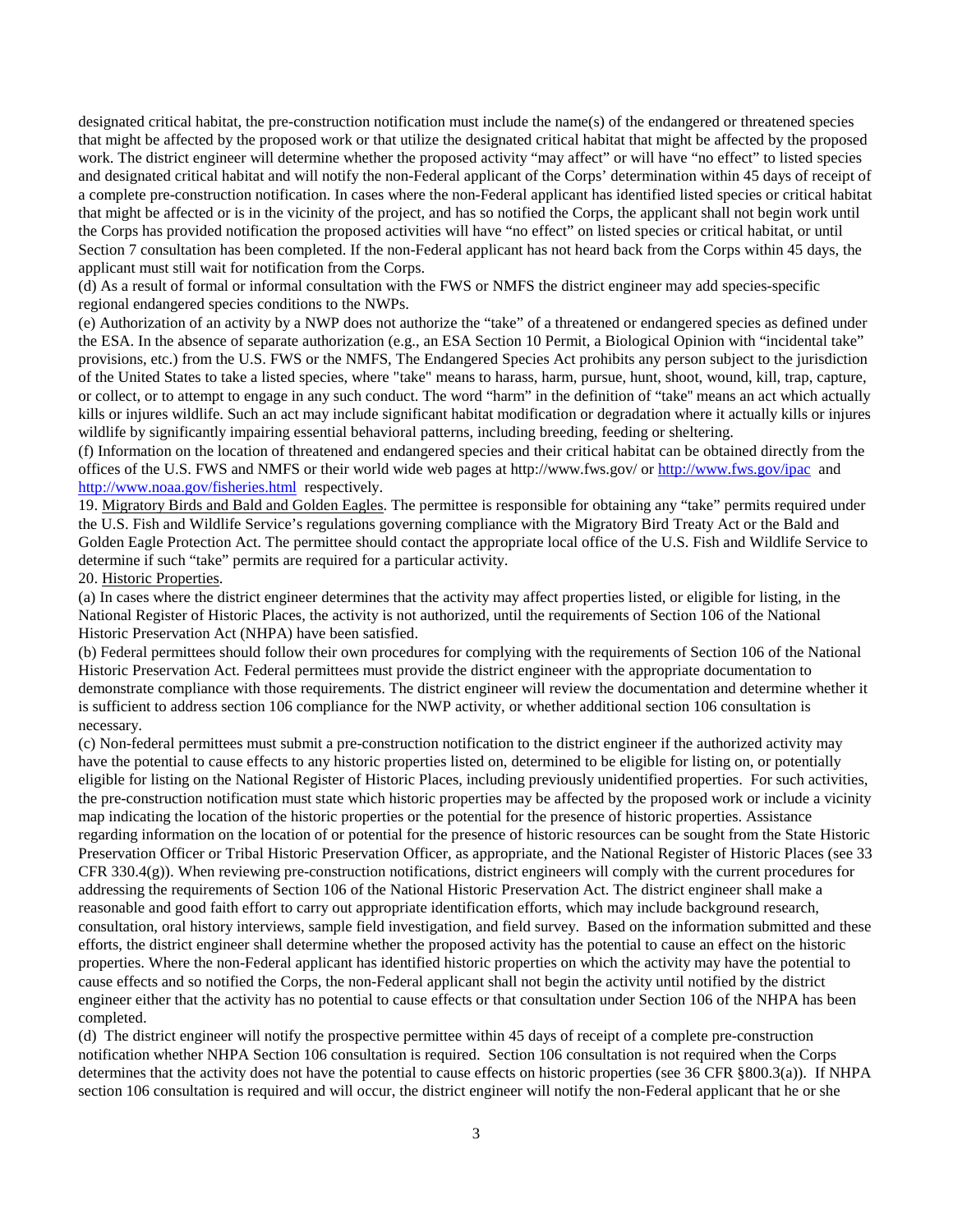cannot begin work until Section 106 consultation is completed. If the non-Federal applicant has not heard back from the Corps within 45 days, the applicant must still wait for notification from the Corps.

(e) Prospective permittees should be aware that section 110k of the NHPA (16 U.S.C. 470h-2(k)) prevents the Corps from granting a permit or other assistance to an applicant who, with intent to avoid the requirements of Section 106 of the NHPA, has intentionally significantly adversely affected a historic property to which the permit would relate, or having legal power to prevent it, allowed such significant adverse effect to occur, unless the Corps, after consultation with the Advisory Council on Historic Preservation (ACHP), determines that circumstances justify granting such assistance despite the adverse effect created or permitted by the applicant. If circumstances justify granting the assistance, the Corps is required to notify the ACHP and provide documentation specifying the circumstances, the degree of damage to the integrity of any historic properties affected, and proposed mitigation. This documentation must include any views obtained from the applicant, SHPO/THPO, appropriate Indian tribes if the undertaking occurs on or affects historic properties on tribal lands or affects properties of interest to those tribes, and other parties known to have a legitimate interest in the impacts to the permitted activity on historic properties.

21. Discovery of Previously Unknown Remains and Artifacts. If you discover any previously unknown historic, cultural or archeological remains and artifacts while accomplishing the activity authorized by this permit, you must immediately notify the district engineer of what you have found, and to the maximum extent practicable, avoid construction activities that may affect the remains and artifacts until the required coordination has been completed. The district engineer will initiate the Federal, Tribal and state coordination required to determine if the items or remains warrant a recovery effort or if the site is eligible for listing in the National Register of Historic Places.

22. Designated Critical Resource Waters. Critical resource waters include, NOAA-managed marine sanctuaries and marine monuments, and National Estuarine Research Reserves. The district engineer may designate, after notice and opportunity for public comment, additional waters officially designated by a state as having particular environmental or ecological significance, such as outstanding national resource waters or state natural heritage sites. The district engineer may also designate additional critical resource waters after notice and opportunity for public comment.

(a) Discharges of dredged or fill material into waters of the United States are not authorized by NWPs 7, 12, 14, 16, 17, 21, 29, 31, 35, 39, 40, 42, 43, 44, 49, 50, 51, and 52 for any activity within, or directly affecting, critical resource waters, including wetlands adjacent to such waters.

(b) For NWPs 3, 8, 10, 13, 15, 18, 19, 22, 23, 25, 27, 28, 30, 33, 34, 36, 37, and 38, notification is required in accordance with general condition 31, for any activity proposed in the designated critical resource waters including wetlands adjacent to those waters. The district engineer may authorize activities under these NWPs only after it is determined that the impacts to the critical resource waters will be no more than minimal.

23. Mitigation. The district engineer will consider the following factors when determining appropriate and practicable mitigation necessary to ensure that adverse effects on the aquatic environment are minimal:

(a) The activity must be designed and constructed to avoid and minimize adverse effects, both temporary and permanent, to waters of the United States to the maximum extent practicable at the project site (i.e., on site).

(b) Mitigation in all its forms (avoiding, minimizing, rectifying, reducing, or compensating for resource losses) will be required to the extent necessary to ensure that the adverse effects to the aquatic environment are minimal.

(c) Compensatory mitigation at a minimum one-for-one ratio will be required for all wetland losses that exceed 1/10-acre and require pre-construction notification, unless the district engineer determines in writing that either some other form of mitigation would be more environmentally appropriate or the adverse effects of the proposed activity are minimal, and provides a projectspecific waiver of this requirement. For wetland losses of 1/10-acre or less that require pre-construction notification, the district engineer may determine on a case-by-case basis that compensatory mitigation is required to ensure that the activity results in minimal adverse effects on the aquatic environment. Compensatory mitigation projects provided to offset losses of aquatic resources must comply with the applicable provisions of 33 CFR part 332.

(1) The prospective permittee is responsible for proposing an appropriate compensatory mitigation option if compensatory mitigation is necessary to ensure that the activity results in minimal adverse effects on the aquatic environment.

(2) Since the likelihood of success is greater and the impacts to potentially valuable uplands are reduced, wetland restoration should be the first compensatory mitigation option considered.

(3) If permittee-responsible mitigation is the proposed option, the prospective permittee is responsible for submitting a mitigation plan. A conceptual or detailed mitigation plan may be used by the district engineer to make the decision on the NWP verification request, but a final mitigation plan that addresses the applicable requirements of 33 CFR 332.4(c)(2) – (14) must be approved by the district engineer before the permittee begins work in waters of the United States, unless the district engineer determines that prior approval of the final mitigation plan is not practicable or not necessary to ensure timely completion of the required compensatory mitigation (see 33 CFR 332.3(k)(3)).

(4) If mitigation bank or in-lieu fee program credits are the proposed option, the mitigation plan only needs to address the baseline conditions at the impact site and the number of credits to be provided.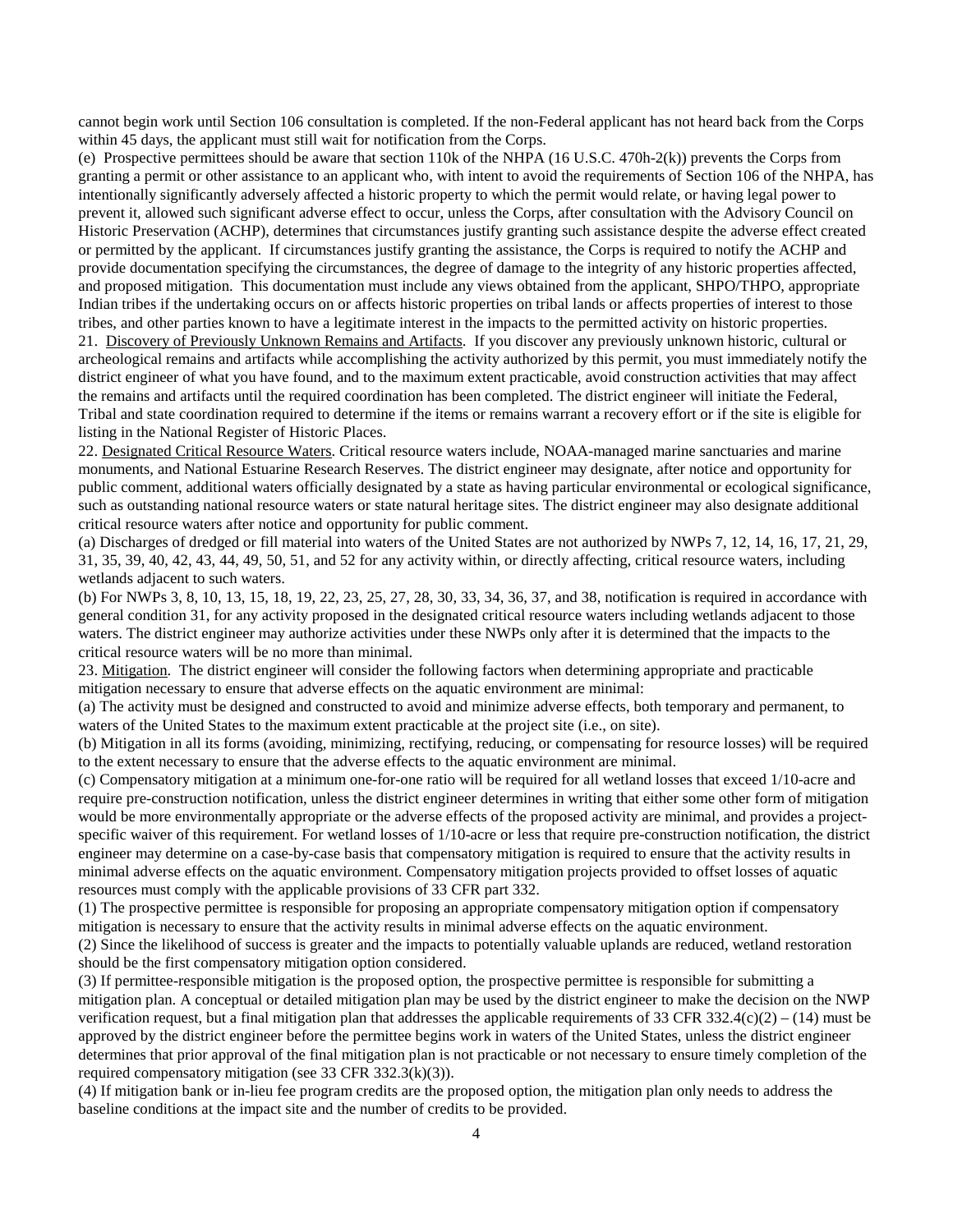(5) Compensatory mitigation requirements (e.g., resource type and amount to be provided as compensatory mitigation, site protection, ecological performance standards, monitoring requirements) may be addressed through conditions added to the NWP authorization, instead of components of a compensatory mitigation plan.

(d) For losses of streams or other open waters that require pre-construction notification, the district engineer may require compensatory mitigation, such as stream rehabilitation, enhancement, or preservation, to ensure that the activity results in minimal adverse effects on the aquatic environment.

(e) Compensatory mitigation will not be used to increase the acreage losses allowed by the acreage limits of the NWPs. For example, if an NWP has an acreage limit of 1/2-acre, it cannot be used to authorize any project resulting in the loss of greater than 1/2-acre of waters of the United States, even if compensatory mitigation is provided that replaces or restores some of the lost waters. However, compensatory mitigation can and should be used, as necessary, to ensure that a project already meeting the established acreage limits also satisfies the minimal impact requirement associated with the NWPs.

(f) Compensatory mitigation plans for projects in or near streams or other open waters will normally include a requirement for the restoration or establishment, maintenance, and legal protection (e.g., conservation easements) of riparian areas next to open waters. In some cases, riparian areas may be the only compensatory mitigation required. Riparian areas should consist of native species. The width of the required riparian area will address documented water quality or aquatic habitat loss concerns. Normally, the riparian area will be 25 to 50 feet wide on each side of the stream, but the district engineer may require slightly wider riparian areas to address documented water quality or habitat loss concerns. If it is not possible to establish a riparian area on both sides of a stream, or if the waterbody is a lake or coastal waters, then restoring or establishing a riparian area along a single bank or shoreline may be sufficient. Where both wetlands and open waters exist on the project site, the district engineer will determine the appropriate compensatory mitigation (e.g., riparian areas and/or wetlands compensation) based on what is best for the aquatic environment on a watershed basis. In cases where riparian areas are determined to be the most appropriate form of compensatory mitigation, the district engineer may waive or reduce the requirement to provide wetland compensatory mitigation for wetland losses.

(g) Permittees may propose the use of mitigation banks, in-lieu fee programs, or separate permittee-responsible mitigation. For activities resulting in the loss of marine or estuarine resources, permittee-responsible compensatory mitigation may be environmentally preferable if there are no mitigation banks or in-lieu fee programs in the area that have marine or estuarine credits available for sale or transfer to the permittee. For permittee-responsible mitigation, the special conditions of the NWP verification must clearly indicate the party or parties responsible for the implementation and performance of the compensatory mitigation project, and, if required, its long-term management.

(h) Where certain functions and services of waters of the United States are permanently adversely affected, such as the conversion of a forested or scrub-shrub wetland to a herbaceous wetland in a permanently maintained utility line right-of-way, mitigation may be required to reduce the adverse effects of the project to the minimal level.

24. Safety of Impoundment Structures. To ensure that all impoundment structures are safely designed, the district engineer may require non-Federal applicants to demonstrate that the structures comply with established state dam safety criteria or have been designed by qualified persons. The district engineer may also require documentation that the design has been independently reviewed by similarly qualified persons, and appropriate modifications made to ensure safety.

25. Water Quality. Where States and authorized Tribes, or EPA where applicable, have not previously certified compliance of an NWP with CWA Section 401, individual 401 Water Quality Certification must be obtained or waived (see 33 CFR  $330.4(c)$ ). The district engineer or State or Tribe may require additional water quality management measures to ensure that the authorized activity does not result in more than minimal degradation of water quality.

26. Coastal Zone Management. In coastal states where an NWP has not previously received a state coastal zone management consistency concurrence, an individual state coastal zone management consistency concurrence must be obtained, or a presumption of concurrence must occur (see 33 CFR 330.4(d)). The district engineer or a State may require additional measures to ensure that the authorized activity is consistent with state coastal zone management requirements.

27. Regional and Case-By-Case Conditions. The activity must comply with any regional conditions that may have been added by the Division Engineer (see 33 CFR 330.4(e)) and with any case specific conditions added by the Corps or by the state, Indian Tribe, or U.S. EPA in its section 401 Water Quality Certification, or by the state in its Coastal Zone Management Act consistency determination.

28. Use of Multiple Nationwide Permits. The use of more than one NWP for a single and complete project is prohibited, except when the acreage loss of waters of the United States authorized by the NWPs does not exceed the acreage limit of the NWP with the highest specified acreage limit. For example, if a road crossing over tidal waters is constructed under NWP 14, with associated bank stabilization authorized by NWP 13, the maximum acreage loss of waters of the United States for the total project cannot exceed 1/3-acre.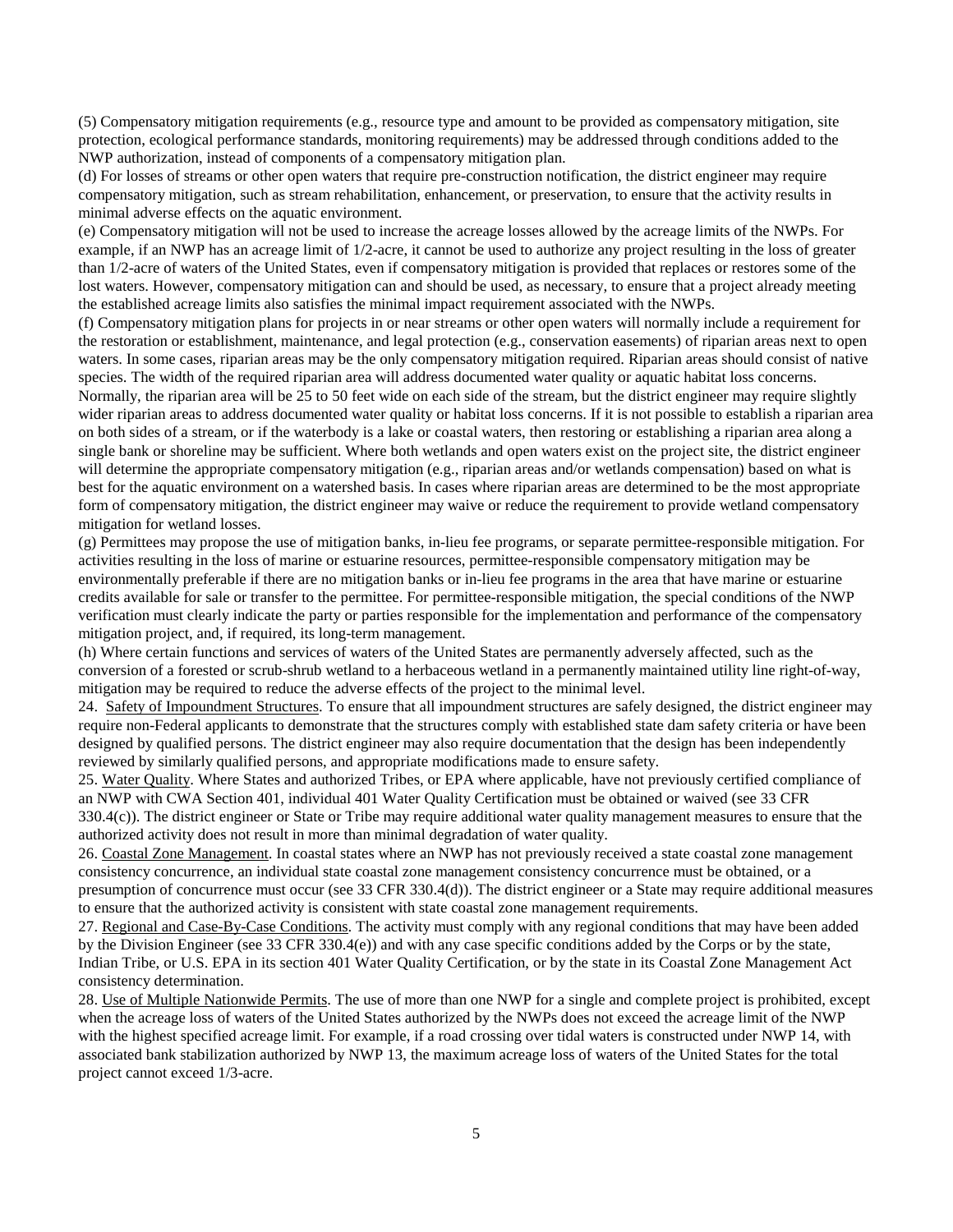29. Transfer of Nationwide Permit Verifications. If the permittee sells the property associated with a nationwide permit verification, the permittee may transfer the nationwide permit verification to the new owner by submitting a letter to the appropriate Corps district office to validate the transfer. A copy of the nationwide permit verification must be attached to the letter, and the letter must contain the following statement and signature:

"When the structures or work authorized by this nationwide permit are still in existence at the time the property is transferred, the terms and conditions of this nationwide permit, including any special conditions, will continue to be binding on the new owner(s) of the property. To validate the transfer of this nationwide permit and the associated liabilities associated with compliance with its terms and conditions, have the transferee sign and date below."

(Transferee)

(Date)

30. Compliance Certification. Each permittee who receives an NWP verification letter from the Corps must provide a signed certification documenting completion of the authorized activity and any required compensatory mitigation. The success of any required permittee-responsible mitigation, including the achievement of ecological performance standards, will be addressed separately by the district engineer. The Corps will provide the permittee the certification document with the NWP verification letter. The certification document will include:

(a) A statement that the authorized work was done in accordance with the NWP authorization, including any general, regional, or activity-specific conditions;

(b) A statement that the implementation of any required compensatory mitigation was completed in accordance with the permit conditions. If credits from a mitigation bank or in-lieu fee program are used to satisfy the compensatory mitigation requirements, the certification must include the documentation required by 33 CFR 332.3(l)(3) to confirm that the permittee secured the appropriate number and resource type of credits; and

(c) The signature of the permittee certifying the completion of the work and mitigation.

\_\_\_\_\_\_\_\_\_\_\_\_\_\_\_\_\_\_\_\_\_\_\_\_\_\_\_\_\_\_\_\_\_\_\_\_\_\_\_\_\_\_\_\_\_

\_\_\_\_\_\_\_\_\_\_\_\_\_\_\_\_\_\_\_\_\_\_\_\_\_\_\_\_\_\_\_\_\_\_\_\_\_\_\_\_\_\_\_\_\_

31. Pre-Construction Notification.

(a) Timing. Where required by the terms of the NWP, the prospective permittee must notify the district engineer by submitting a pre-construction notification (PCN) as early as possible. The district engineer must determine if the PCN is complete within 30 calendar days of the date of receipt and, if the PCN is determined to be incomplete, notify the prospective permittee within that 30 day period to request the additional information necessary to make the PCN complete. The request must specify the information needed to make the PCN complete. As a general rule, district engineers will request additional information necessary to make the PCN complete only once. However, if the prospective permittee does not provide all of the requested information, then the district engineer will notify the prospective permittee that the PCN is still incomplete and the PCN review process will not commence until all of the requested information has been received by the district engineer. The prospective permittee shall not begin the activity until either:

(1) He or she is notified in writing by the district engineer that the activity may proceed under the NWP with any special conditions imposed by the district or division engineer; or

(2) 45 calendar days have passed from the district engineer's receipt of the complete PCN and the prospective permittee has not received written notice from the district or division engineer. However, if the permittee was required to notify the Corps pursuant to general condition 18 that listed species or critical habitat might be affected or in the vicinity of the project, or to notify the Corps pursuant to general condition 20 that the activity may have the potential to cause effects to historic properties, the permittee cannot begin the activity until receiving written notification from the Corps that there is "no effect" on listed species or "no potential to cause effects" on historic properties, or that any consultation required under Section 7 of the Endangered Species Act (see 33 CFR 330.4(f)) and/or Section 106 of the National Historic Preservation (see 33 CFR 330.4(g)) has been completed. Also, work cannot begin under NWPs 21, 49, or 50 until the permittee has received written approval from the Corps. If the proposed activity requires a written waiver to exceed specified limits of an NWP, the permittee may not begin the activity until the district engineer issues the waiver. If the district or division engineer notifies the permittee in writing that an individual permit is required within 45 calendar days of receipt of a complete PCN, the permittee cannot begin the activity until an individual permit has been obtained. Subsequently, the permittee's right to proceed under the NWP may be modified, suspended, or revoked only in accordance with the procedure set forth in 33 CFR 330.5(d)(2).

(b) Contents of Pre-Construction Notification: The PCN must be in writing and include the following information:

(1) Name, address and telephone numbers of the prospective permittee;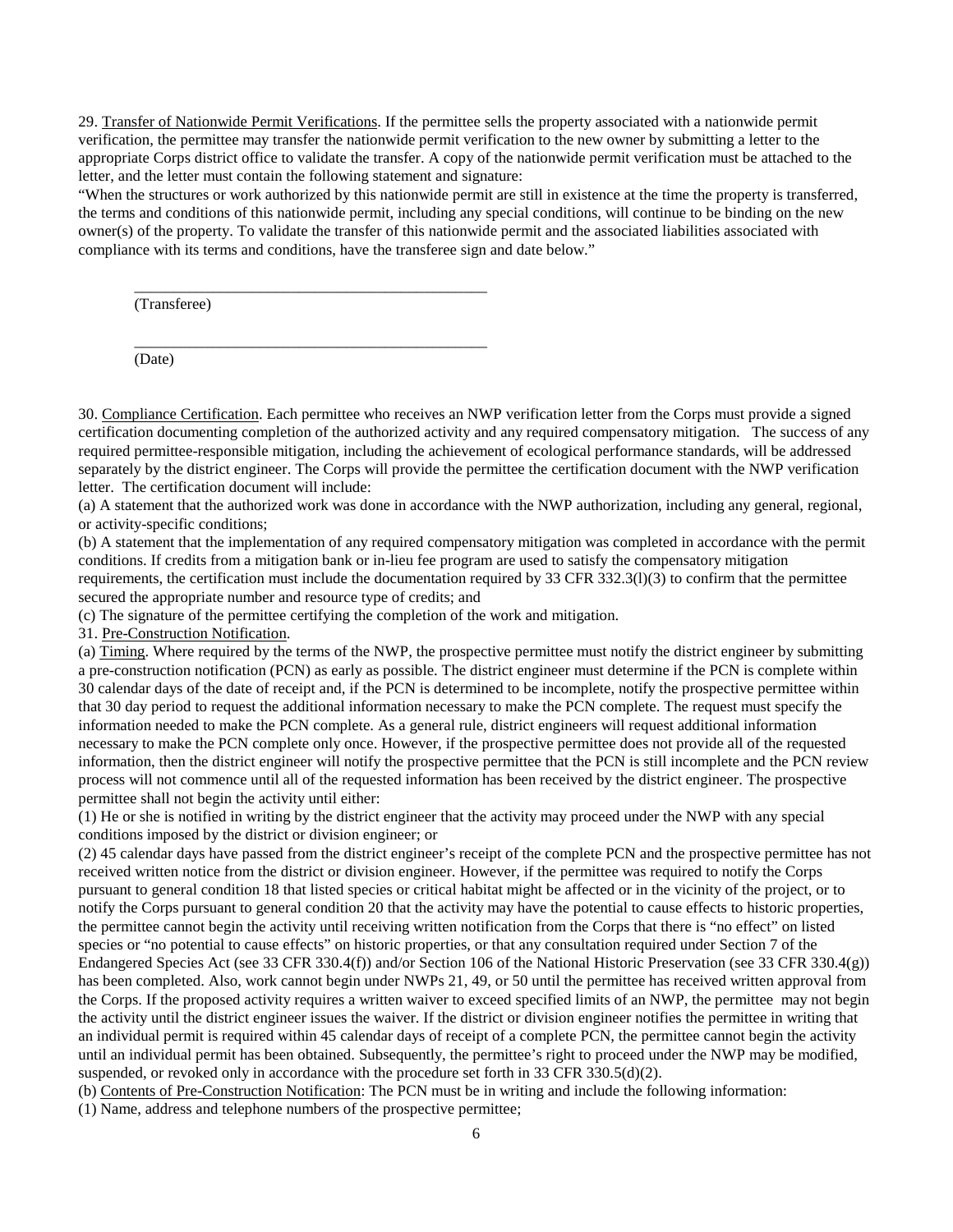(2) Location of the proposed project;

(3) A description of the proposed project; the project's purpose; direct and indirect adverse environmental effects the project would cause, including the anticipated amount of loss of water of the United States expected to result from the NWP activity, in acres, linear feet, or other appropriate unit of measure; any other NWP(s), regional general permit(s), or individual permit(s) used or intended to be used to authorize any part of the proposed project or any related activity. The description should be sufficiently detailed to allow the district engineer to determine that the adverse effects of the project will be minimal and to determine the need for compensatory mitigation. Sketches should be provided when necessary to show that the activity complies with the terms of the NWP. (Sketches usually clarify the project and when provided results in a quicker decision. Sketches should contain sufficient detail to provide an illustrative description of the proposed activity (e.g., a conceptual plan), but do not need to be detailed engineering plans);

(4) The PCN must include a delineation of wetlands, other special aquatic sites, and other waters, such as lakes and ponds, and perennial, intermittent, and ephemeral streams, on the project site. Wetland delineations must be prepared in accordance with the current method required by the Corps. The permittee may ask the Corps to delineate the special aquatic sites and other waters on the project site, but there may be a delay if the Corps does the delineation, especially if the project site is large or contains many waters of the United States. Furthermore, the 45 day period will not start until the delineation has been submitted to or completed by the Corps, as appropriate;

(5) If the proposed activity will result in the loss of greater than 1/10-acre of wetlands and a PCN is required, the prospective permittee must submit a statement describing how the mitigation requirement will be satisfied, or explaining why the adverse effects are minimal and why compensatory mitigation should not be required. As an alternative, the prospective permittee may submit a conceptual or detailed mitigation plan.

(6) If any listed species or designated critical habitat might be affected or is in the vicinity of the project, or if the project is located in designated critical habitat, for non-Federal applicants the PCN must include the name(s) of those endangered or threatened species that might be affected by the proposed work or utilize the designated critical habitat that may be affected by the proposed work. Federal applicants must provide documentation demonstrating compliance with the Endangered Species Act; and

(7) For an activity that may affect a historic property listed on, determined to be eligible for listing on, or potentially eligible for listing on, the National Register of Historic Places, for non-Federal applicants the PCN must state which historic property may be affected by the proposed work or include a vicinity map indicating the location of the historic property. Federal applicants must provide documentation demonstrating compliance with Section 106 of the National Historic Preservation Act. (c) Form of Pre-Construction Notification: The standard individual permit application form (Form ENG 4345) may be used, but the completed application form must clearly indicate that it is a PCN and must include all of the information required in paragraphs (b)(1) through (7) of this general condition. A letter containing the required information may also be used. (d) Agency Coordination: (1) The district engineer will consider any comments from Federal and state agencies concerning the proposed activity's compliance with the terms and conditions of the NWPs and the need for mitigation to reduce the project's adverse environmental effects to a minimal level.

(2) For all NWP activities that require pre-construction notification and result in the loss of greater than 1/2-acre of waters of the United States, for NWP 21, 29, 39, 40, 42, 43, 44, 50, 51, and 52 activities that require pre-construction notification and will result in the loss of greater than 300 linear feet of intermittent and ephemeral stream bed, and for all NWP 48 activities that require pre-construction notification, the district engineer will immediately provide (e.g., via e-mail, facsimile transmission, overnight mail, or other expeditious manner) a copy of the complete PCN to the appropriate Federal or state offices (U.S. FWS, state natural resource or water quality agency, EPA, State Historic Preservation Officer (SHPO) or Tribal Historic Preservation Office (THPO), and, if appropriate, the NMFS). With the exception of NWP 37, these agencies will have 10 calendar days from the date the material is transmitted to telephone or fax the district engineer notice that they intend to provide substantive, site-specific comments. The comments must explain why the agency believes the adverse effects will be more than minimal. If so contacted by an agency, the district engineer will wait an additional 15 calendar days before making a decision on the preconstruction notification. The district engineer will fully consider agency comments received within the specified time frame concerning the proposed activity's compliance with the terms and conditions of the NWPs, including the need for mitigation to ensure the net adverse environmental effects to the aquatic environment of the proposed activity are minimal. The district engineer will provide no response to the resource agency, except as provided below. The district engineer will indicate in the administrative record associated with each pre-construction notification that the resource agencies' concerns were considered. For NWP 37, the emergency watershed protection and rehabilitation activity may proceed immediately in cases where there is an unacceptable hazard to life or a significant loss of property or economic hardship will occur. The district engineer will consider any comments received to decide whether the NWP 37 authorization should be modified, suspended, or revoked in accordance with the procedures at 33 CFR 330.5.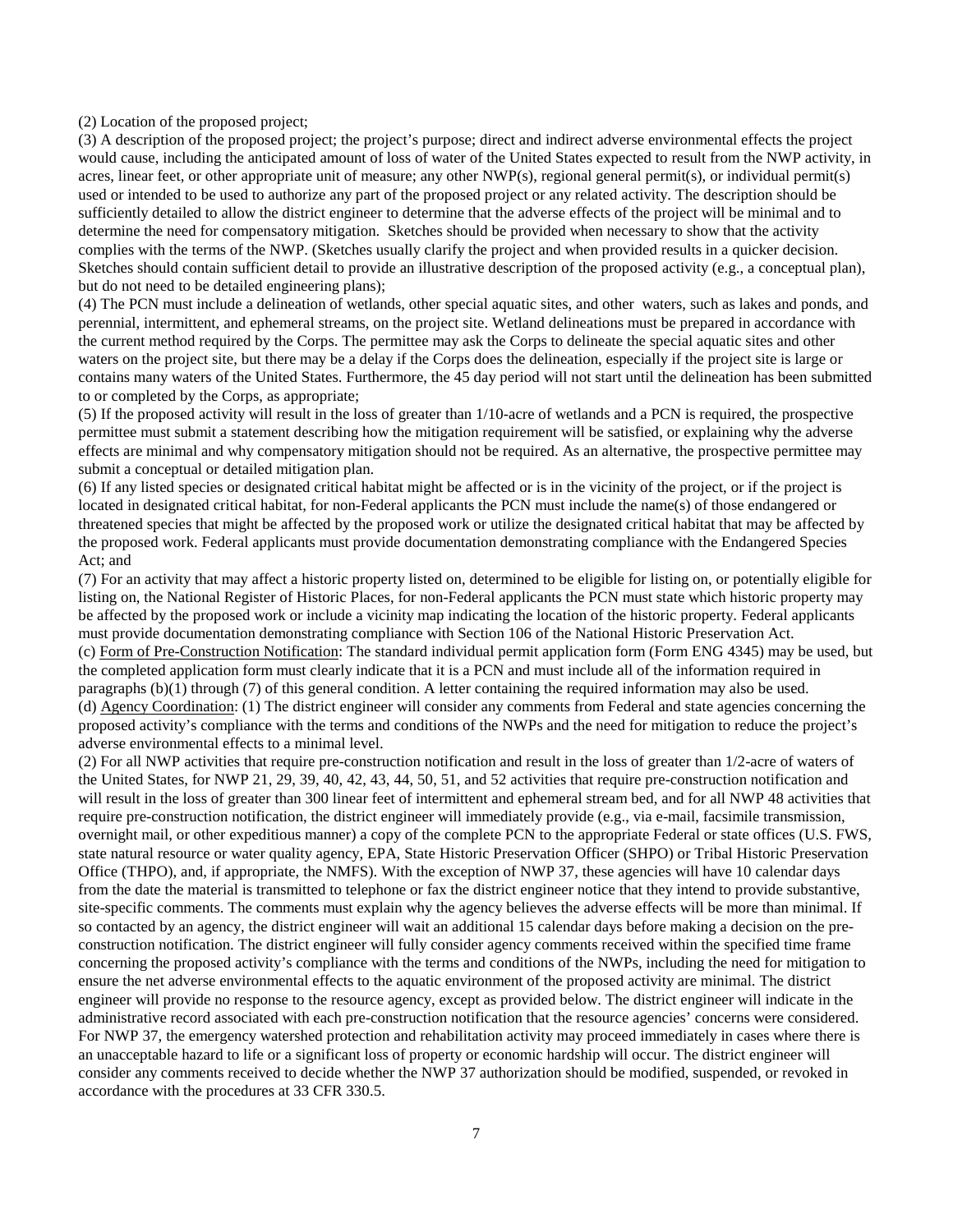(3) In cases of where the prospective permittee is not a Federal agency, the district engineer will provide a response to NMFS within 30 calendar days of receipt of any Essential Fish Habitat conservation recommendations, as required by Section 305(b)(4)(B) of the Magnuson-Stevens Fishery Conservation and Management Act.

(4) Applicants are encouraged to provide the Corps with either electronic files or multiple copies of pre-construction notifications to expedite agency coordination.

# District Engineer's Decision

1. In reviewing the PCN for the proposed activity, the district engineer will determine whether the activity authorized by the NWP will result in more than minimal individual or cumulative adverse environmental effects or may be contrary to the public interest. For a linear project, this determination will include an evaluation of the individual crossings to determine whether they individually satisfy the terms and conditions of the NWP(s), as well as the cumulative effects caused by all of the crossings authorized by NWP. If an applicant requests a waiver of the 300 linear foot limit on impacts to intermittent or ephemeral streams or of an otherwise applicable limit, as provided for in NWPs 13, 21, 29, 36, 39, 40, 42, 43, 44, 50, 51 or 52, the district engineer will only grant the waiver upon a written determination that the NWP activity will result in minimal adverse effects. When making minimal effects determinations the district engineer will consider the direct and indirect effects caused by the NWP activity. The district engineer will also consider site specific factors, such as the environmental setting in the vicinity of the NWP activity, the type of resource that will be affected by the NWP activity, the functions provided by the aquatic resources that will be affected by the NWP activity, the degree or magnitude to which the aquatic resources perform those functions, the extent that aquatic resource functions will be lost as a result of the NWP activity (e.g., partial or complete loss), the duration of the adverse effects (temporary or permanent), the importance of the aquatic resource functions to the region (e.g., watershed or ecoregion), and mitigation required by the district engineer. If an appropriate functional assessment method is available and practicable to use, that assessment method may be used by the district engineer to assist in the minimal adverse effects determination. The district engineer may add case-specific special conditions to the NWP authorization to address sitespecific environmental concerns.

2. If the proposed activity requires a PCN and will result in a loss of greater than 1/10-acre of wetlands, the prospective permittee should submit a mitigation proposal with the PCN. Applicants may also propose compensatory mitigation for projects with smaller impacts. The district engineer will consider any proposed compensatory mitigation the applicant has included in the proposal in determining whether the net adverse environmental effects to the aquatic environment of the proposed activity are minimal. The compensatory mitigation proposal may be either conceptual or detailed. If the district engineer determines that the activity complies with the terms and conditions of the NWP and that the adverse effects on the aquatic environment are minimal, after considering mitigation, the district engineer will notify the permittee and include any activity-specific conditions in the NWP verification the district engineer deems necessary. Conditions for compensatory mitigation requirements must comply with the appropriate provisions at 33 CFR 332.3(k). The district engineer must approve the final mitigation plan before the permittee commences work in waters of the United States, unless the district engineer determines that prior approval of the final mitigation plan is not practicable or not necessary to ensure timely completion of the required compensatory mitigation. If the prospective permittee elects to submit a compensatory mitigation plan with the PCN, the district engineer will expeditiously review the proposed compensatory mitigation plan. The district engineer must review the proposed compensatory mitigation plan within 45 calendar days of receiving a complete PCN and determine whether the proposed mitigation would ensure no more than minimal adverse effects on the aquatic environment. If the net adverse effects of the project on the aquatic environment (after consideration of the compensatory mitigation proposal) are determined by the district engineer to be minimal, the district engineer will provide a timely written response to the applicant. The response will state that the project can proceed under the terms and conditions of the NWP, including any activity-specific conditions added to the NWP authorization by the district engineer.

3. If the district engineer determines that the adverse effects of the proposed work are more than minimal, then the district engineer will notify the applicant either: (a) That the project does not qualify for authorization under the NWP and instruct the applicant on the procedures to seek authorization under an individual permit; (b) that the project is authorized under the NWP subject to the applicant's submission of a mitigation plan that would reduce the adverse effects on the aquatic environment to the minimal level; or (c) that the project is authorized under the NWP with specific modifications or conditions. Where the district engineer determines that mitigation is required to ensure no more than minimal adverse effects occur to the aquatic environment, the activity will be authorized within the 45-day PCN period, with activity-specific conditions that state the mitigation requirements. The authorization will include the necessary conceptual or detailed mitigation or a requirement that the applicant submit a mitigation plan that would reduce the adverse effects on the aquatic environment to the minimal level. When mitigation is required, no work in waters of the United States may occur until the district engineer has approved a specific mitigation plan or has determined that prior approval of a final mitigation plan is not practicable or not necessary to ensure timely completion of the required compensatory mitigation.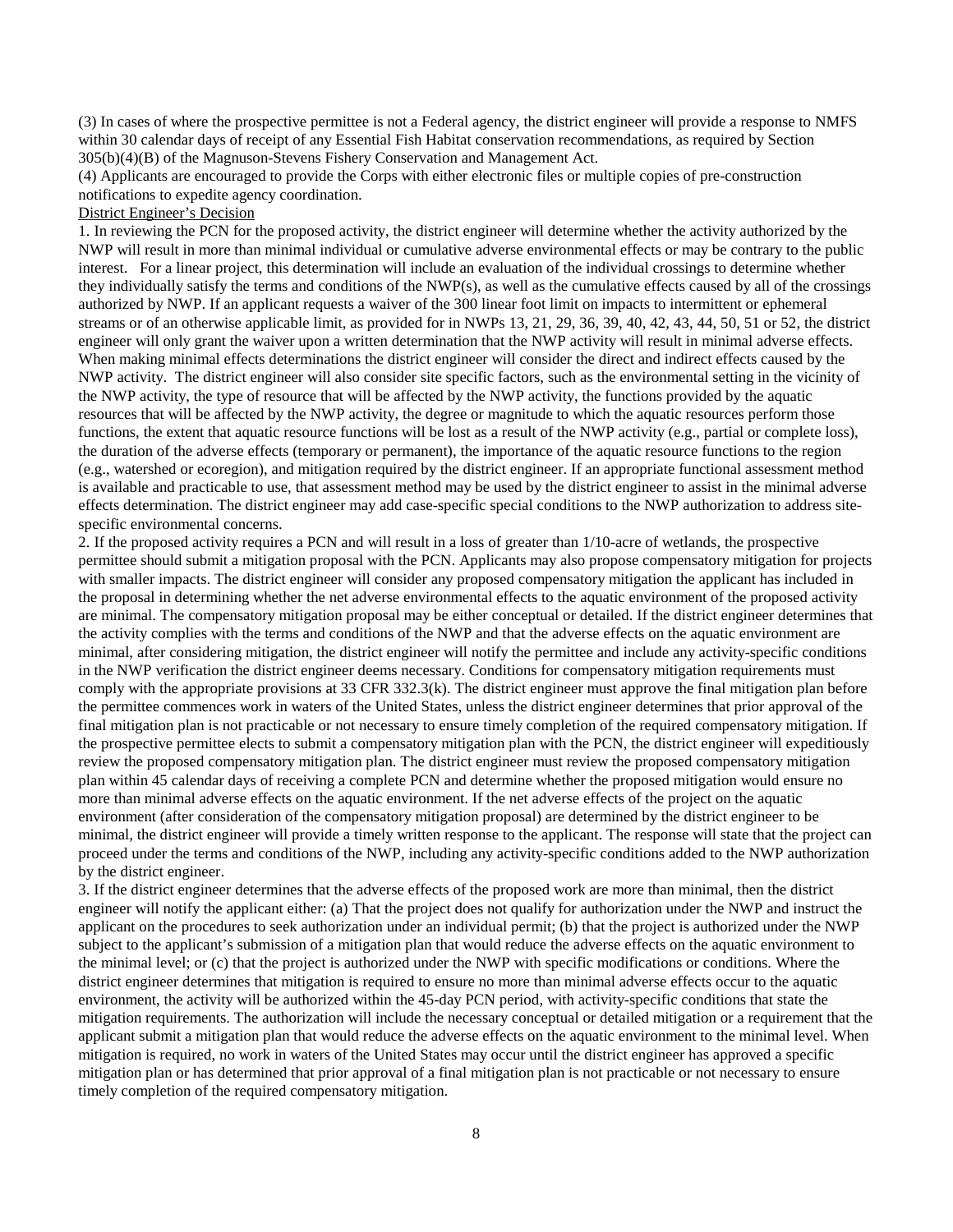Further Information

- 1. District Engineers have authority to determine if an activity complies with the terms and conditions of an NWP.
- 2. NWPs do not obviate the need to obtain other federal, state, or local permits, approvals, or authorizations required by law.
- 3. NWPs do not grant any property rights or exclusive privileges.
- 4. NWPs do not authorize any injury to the property or rights of others.
- 5. NWPs do not authorize interference with any existing or proposed Federal project.

### Definitions

Best management practices (BMPs): Policies, practices, procedures, or structures implemented to mitigate the adverse environmental effects on surface water quality resulting from development. BMPs are categorized as structural or nonstructural.

Compensatory mitigation: The restoration (re-establishment or rehabilitation), establishment (creation), enhancement, and/or in certain circumstances preservation of aquatic resources for the purposes of offsetting unavoidable adverse impacts which remain after all appropriate and practicable avoidance and minimization has been achieved.

Currently serviceable: Useable as is or with some maintenance, but not so degraded as to essentially require reconstruction. Direct effects: Effects that are caused by the activity and occur at the same time and place.

Discharge: The term "discharge" means any discharge of dredged or fill material.

Enhancement: The manipulation of the physical, chemical, or biological characteristics of an aquatic resource to heighten, intensify, or improve a specific aquatic resource function(s). Enhancement results in the gain of selected aquatic resource function(s), but may also lead to a decline in other aquatic resource function(s). Enhancement does not result in a gain in aquatic resource area.

Ephemeral stream: An ephemeral stream has flowing water only during, and for a short duration after, precipitation events in a typical year. Ephemeral stream beds are located above the water table year-round. Groundwater is not a source of water for the stream. Runoff from rainfall is the primary source of water for stream flow.

Establishment (creation): The manipulation of the physical, chemical, or biological characteristics present to develop an aquatic resource that did not previously exist at an upland site. Establishment results in a gain in aquatic resource area.

High Tide Line: The line of intersection of the land with the water's surface at the maximum height reached by a rising tide. The high tide line may be determined, in the absence of actual data, by a line of oil or scum along shore objects, a more or less continuous deposit of fine shell or debris on the foreshore or berm, other physical markings or characteristics, vegetation lines, tidal gages, or other suitable means that delineate the general height reached by a rising tide. The line encompasses spring high tides and other high tides that occur with periodic frequency but does not include storm surges in which there is a departure from the normal or predicted reach of the tide due to the piling up of water against a coast by strong winds such as those accompanying a hurricane or other intense storm.

Historic Property: Any prehistoric or historic district, site (including archaeological site), building, structure, or other object included in, or eligible for inclusion in, the National Register of Historic Places maintained by the Secretary of the Interior. This term includes artifacts, records, and remains that are related to and located within such properties. The term includes properties of traditional religious and cultural importance to an Indian tribe or Native Hawaiian organization and that meet the National Register criteria (36 CFR part 60).

Independent utility: A test to determine what constitutes a single and complete non-linear project in the Corps regulatory program. A project is considered to have independent utility if it would be constructed absent the construction of other projects in the project area. Portions of a multi-phase project that depend upon other phases of the project do not have independent utility. Phases of a project that would be constructed even if the other phases were not built can be considered as separate single and complete projects with independent utility.

Indirect effects: Effects that are caused by the activity and are later in time or farther removed in distance, but are still reasonably foreseeable.

Intermittent stream: An intermittent stream has flowing water during certain times of the year, when groundwater provides water for stream flow. During dry periods, intermittent streams may not have flowing water. Runoff from rainfall is a supplemental source of water for stream flow.

Loss of waters of the United States: Waters of the United States that are permanently adversely affected by filling, flooding, excavation, or drainage because of the regulated activity. Permanent adverse effects include permanent discharges of dredged or fill material that change an aquatic area to dry land, increase the bottom elevation of a waterbody, or change the use of a waterbody. The acreage of loss of waters of the United States is a threshold measurement of the impact to jurisdictional waters for determining whether a project may qualify for an NWP; it is not a net threshold that is calculated after considering compensatory mitigation that may be used to offset losses of aquatic functions and services. The loss of stream bed includes the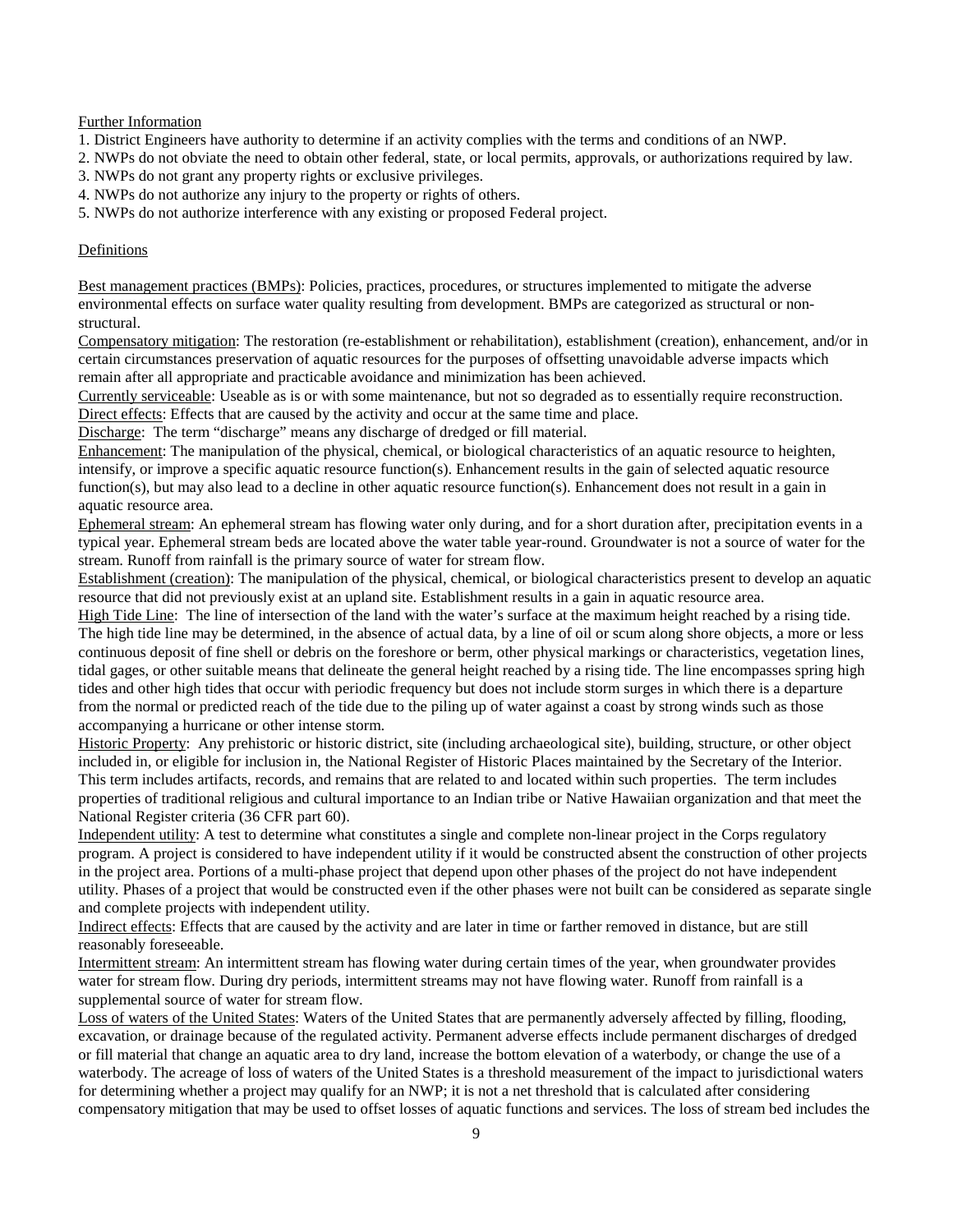linear feet of stream bed that is filled or excavated. Waters of the United States temporarily filled, flooded, excavated, or drained, but restored to pre-construction contours and elevations after construction, are not included in the measurement of loss of waters of the United States. Impacts resulting from activities eligible for exemptions under Section 404(f) of the Clean Water Act are not considered when calculating the loss of waters of the United States.

Non-tidal wetland: A non-tidal wetland is a wetland that is not subject to the ebb and flow of tidal waters. The definition of a wetland can be found at 33 CFR 328.3(b). Non-tidal wetlands contiguous to tidal waters are located landward of the high tide line (i.e., spring high tide line).

Open water: For purposes of the NWPs, an open water is any area that in a year with normal patterns of precipitation has water flowing or standing above ground to the extent that an ordinary high water mark can be determined. Aquatic vegetation within the area of standing or flowing water is either non-emergent, sparse, or absent. Vegetated shallows are considered to be open waters. Examples of "open waters" include rivers, streams, lakes, and ponds.

Ordinary High Water Mark: An ordinary high water mark is a line on the shore established by the fluctuations of water and indicated by physical characteristics, or by other appropriate means that consider the characteristics of the surrounding areas (see 33 CFR 328.3(e)).

Perennial stream: A perennial stream has flowing water year-round during a typical year. The water table is located above the stream bed for most of the year. Groundwater is the primary source of water for stream flow. Runoff from rainfall is a supplemental source of water for stream flow.

Practicable: Available and capable of being done after taking into consideration cost, existing technology, and logistics in light of overall project purposes.

Pre-construction notification: A request submitted by the project proponent to the Corps for confirmation that a particular activity is authorized by nationwide permit. The request may be a permit application, letter, or similar document that includes information about the proposed work and its anticipated environmental effects. Pre-construction notification may be required by the terms and conditions of a nationwide permit, or by regional conditions. A pre-construction notification may be voluntarily submitted in cases where pre-construction notification is not required and the project proponent wants confirmation that the activity is authorized by nationwide permit.

Preservation: The removal of a threat to, or preventing the decline of, aquatic resources by an action in or near those aquatic resources. This term includes activities commonly associated with the protection and maintenance of aquatic resources through the implementation of appropriate legal and physical mechanisms. Preservation does not result in a gain of aquatic resource area or functions.

Re-establishment: The manipulation of the physical, chemical, or biological characteristics of a site with the goal of returning natural/historic functions to a former aquatic resource. Re-establishment results in rebuilding a former aquatic resource and results in a gain in aquatic resource area and functions.

Rehabilitation: The manipulation of the physical, chemical, or biological characteristics of a site with the goal of repairing natural/historic functions to a degraded aquatic resource. Rehabilitation results in a gain in aquatic resource function, but does not result in a gain in aquatic resource area.

Restoration: The manipulation of the physical, chemical, or biological characteristics of a site with the goal of returning natural/historic functions to a former or degraded aquatic resource. For the purpose of tracking net gains in aquatic resource area, restoration is divided into two categories: re-establishment and rehabilitation.

Riffle and pool complex: Riffle and pool complexes are special aquatic sites under the 404(b)(1) Guidelines. Riffle and pool complexes sometimes characterize steep gradient sections of streams. Such stream sections are recognizable by their hydraulic characteristics. The rapid movement of water over a course substrate in riffles results in a rough flow, a turbulent surface, and high dissolved oxygen levels in the water. Pools are deeper areas associated with riffles. A slower stream velocity, a streaming flow, a smooth surface, and a finer substrate characterize pools.

Riparian areas: Riparian areas are lands adjacent to streams, lakes, and estuarine-marine shorelines. Riparian areas are transitional between terrestrial and aquatic ecosystems, through which surface and subsurface hydrology connects riverine, lacustrine, estuarine, and marine waters with their adjacent wetlands, non-wetland waters, or uplands. Riparian areas provide a variety of ecological functions and services and help improve or maintain local water quality. (See general condition 23.) Shellfish seeding: The placement of shellfish seed and/or suitable substrate to increase shellfish production. Shellfish seed consists of immature individual shellfish or individual shellfish attached to shells or shell fragments (i.e., spat on shell). Suitable substrate may consist of shellfish shells, shell fragments, or other appropriate materials placed into waters for shellfish habitat. Single and complete linear project: A linear project is a project constructed for the purpose of getting people, goods, or services from a point of origin to a terminal point, which often involves multiple crossings of one or more waterbodies at separate and distant locations. The term "single and complete project" is defined as that portion of the total linear project proposed or accomplished by one owner/developer or partnership or other association of owners/developers that includes all crossings of a single water of the United States (i.e., a single waterbody) at a specific location. For linear projects crossing a